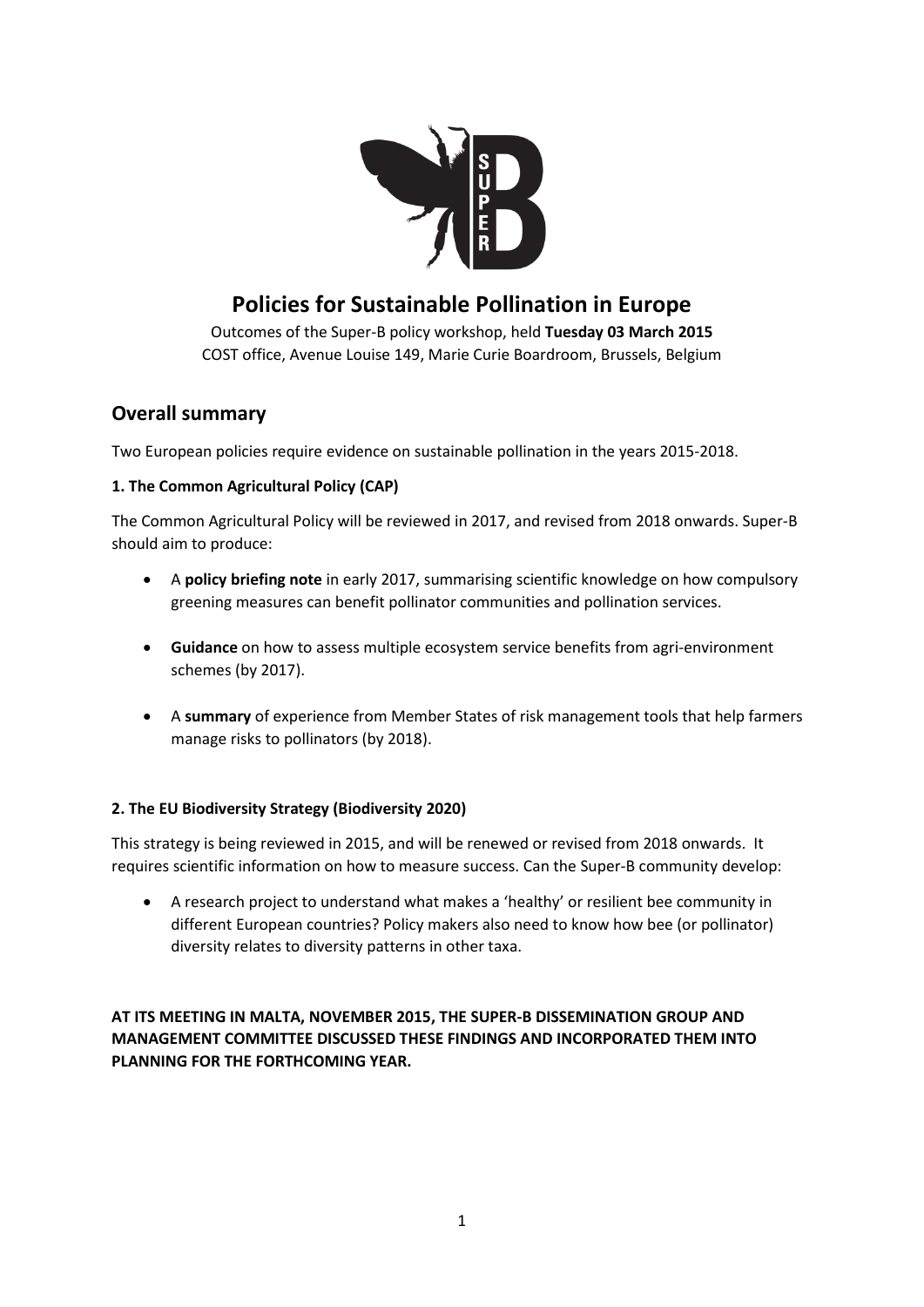#### **Workshop summary**

The workshop *Policies for Sustainable Pollination in Europe* was a key step in the dissemination work programme for the Super-B COST Action (http://www.cost.eu/COST Actions/fa/Actions/FA1307). Super-B is a network of scientists and other professionals working on sustainable pollination for European crops and wild flowers [\(http://superb-project.eu/\)](http://superb-project.eu/).

The workshop brought together scientists working on pollinators and pollination with officials from Government or European Departments, working on evidence or policy development in one of the following areas: agriculture, pesticides, livestock trade, honey bee health, human health & nutrition and biodiversity and ecosystem services. A list of attendees is provided at the end of this document. The purpose was to inform the activity of the Super-B dissemination working group over the forthcoming three years.

#### *Objectives of the workshop***:**

- 1. To identify forthcoming policy opportunities at European level in the period 2015-2020, to support sustainable pollination services in urban and rural environments.
- 2. To anticipate the evidence needs of those policy opportunities, providing timelines.
- 3. To shape the ideal format for presenting or developing relevant scientific evidence.

# **Objective 1: What are the forthcoming policy opportunities 2015-2020 where Super-B science could be useful?**

| What policy?                                               | When?                   | Why is science needed?                                                                                                                                                                                  |
|------------------------------------------------------------|-------------------------|---------------------------------------------------------------------------------------------------------------------------------------------------------------------------------------------------------|
| <b>Common Agricultural Policy</b><br>(CAP) mid-term review | 2017                    | To validate practices (including the benefits of<br>providing pollinator forage resources on farms)<br>To enhance efficacy                                                                              |
| CAP - new developments, post<br>2020                       | 2018<br>onwards         | To validate practices<br>To enhance efficacy<br>To support development of pollinators as an<br>agricultural input (including incentives to<br>develop trade in new and existing managed<br>pollinators) |
| Neonicotinoid ban                                          | <b>Now</b><br>(ongoing) | To provide information on the actual impacts of<br>the ban on wild and management pollinators.                                                                                                          |
| Sustainable Use Directive                                  | 2016<br>onwards         | To support evidence-based decision making<br>around Integrated Pest Management and<br>pesticide use reduction.                                                                                          |
| <b>Biodiversity Strategy Review</b>                        | 2015                    | To understand the relative importance of Apis<br>vs wild pollinators                                                                                                                                    |
| <b>Biodiversity Strategy new</b>                           | 2018<br>onwards         | To understand how to support rare pollinator<br>species                                                                                                                                                 |

One group stressed the importance of scientific information and science-policy interactions being at Member State level.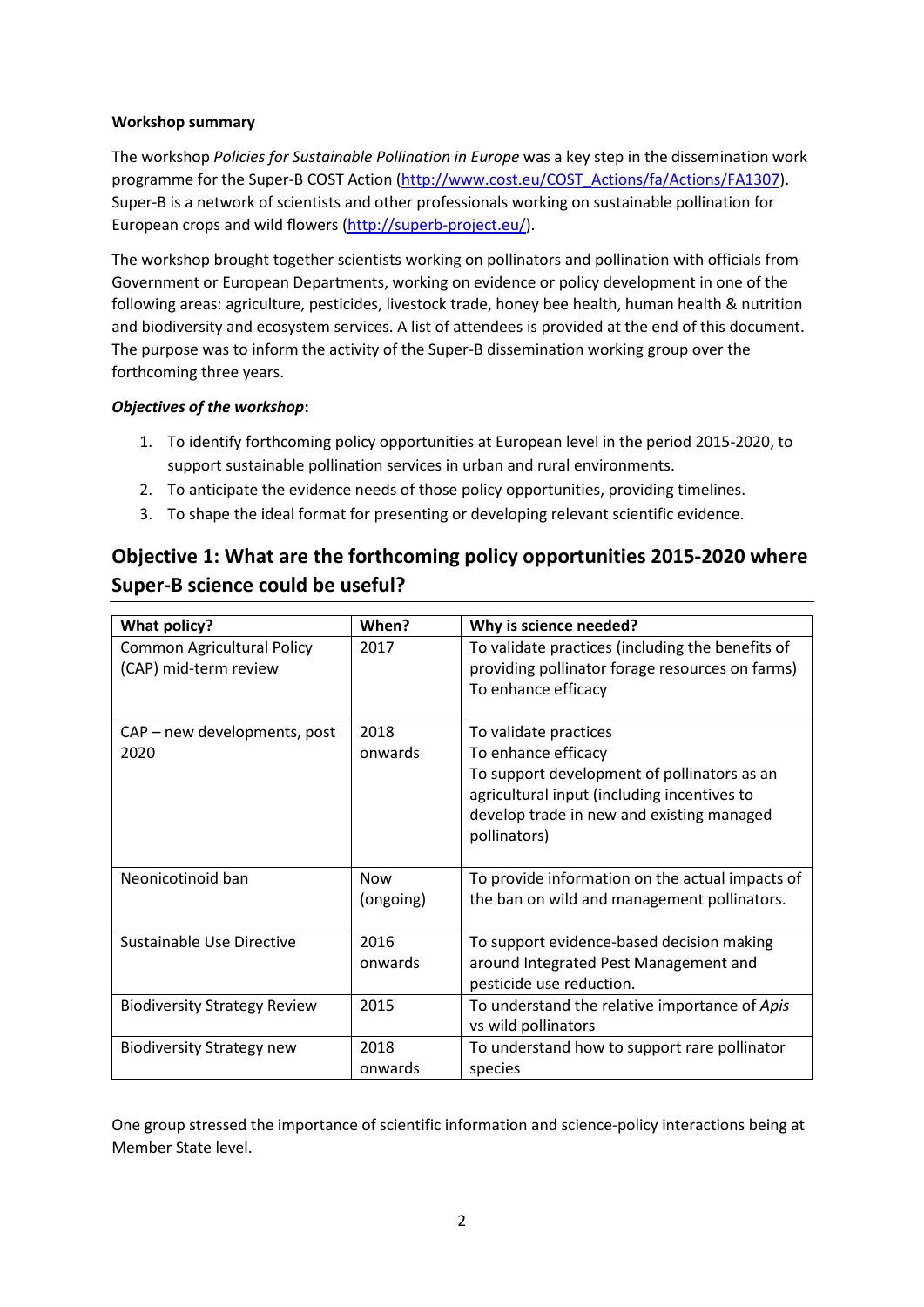| Objectives 2 and 3: The evidence needs and how to deliver them |  |  |  |
|----------------------------------------------------------------|--|--|--|
|----------------------------------------------------------------|--|--|--|

| What evidence is needed               | How should it be presented?   | When?                       |
|---------------------------------------|-------------------------------|-----------------------------|
| CAP Pillar 1                          | Short, quantitative, concise  | Workshop and STSM           |
| How can crop diversification,         | policy brief, supported by a  | 2015/2016.                  |
| permanent grasslands and              | Technical Report.             | Technical report 2016.      |
| <b>Ecological Focus Areas support</b> |                               | Policy brief, start 2017.   |
| bees and other taxa?                  |                               |                             |
| Synthesize evidence on:               |                               |                             |
| How much (area)?                      |                               |                             |
| What crop/variety?                    |                               |                             |
| Where in the                          |                               |                             |
| landscape?                            |                               |                             |
| What management?                      |                               |                             |
| <b>CAP Pillar 2</b>                   | EU framework methodology      | Workshop in 2015/2016       |
| Evaluation of the benefit to          | (harmonised).                 | Method agreed by mid-2016   |
| rural areas of other ecosystem        | Regional expert consultation? | Policy brief 2017           |
| services (non-pollination: food,      |                               |                             |
| cultural values etc)                  |                               |                             |
|                                       |                               |                             |
| CAP Pillar 2                          | Evidence-based guidelines on  | By 2018.                    |
| Risk management tools                 | risk management.              |                             |
| available in some countries to        |                               |                             |
| be extrapolated to EU level.          |                               |                             |
| (eg Insurance schemes in Italy        |                               |                             |
| to help reduce dependence on          |                               |                             |
| neonicotinoids)                       |                               |                             |
| Evaluation of EU Biodiversity         | Guidelines                    | Research 2015-2017.         |
| Strategy.                             | <b>Expert meeting</b>         | Indicator ready by start of |
| Biodiversity of bee community         | <b>Policy Briefs</b>          | 2018, to feed into new      |
| (what a 'healthy' bee                 | $\rightarrow$ Indicator       | Biodiversity                |
| community looks like).                |                               |                             |
| Links between bees and wider          |                               |                             |
| biodiversity.                         |                               |                             |
|                                       |                               |                             |